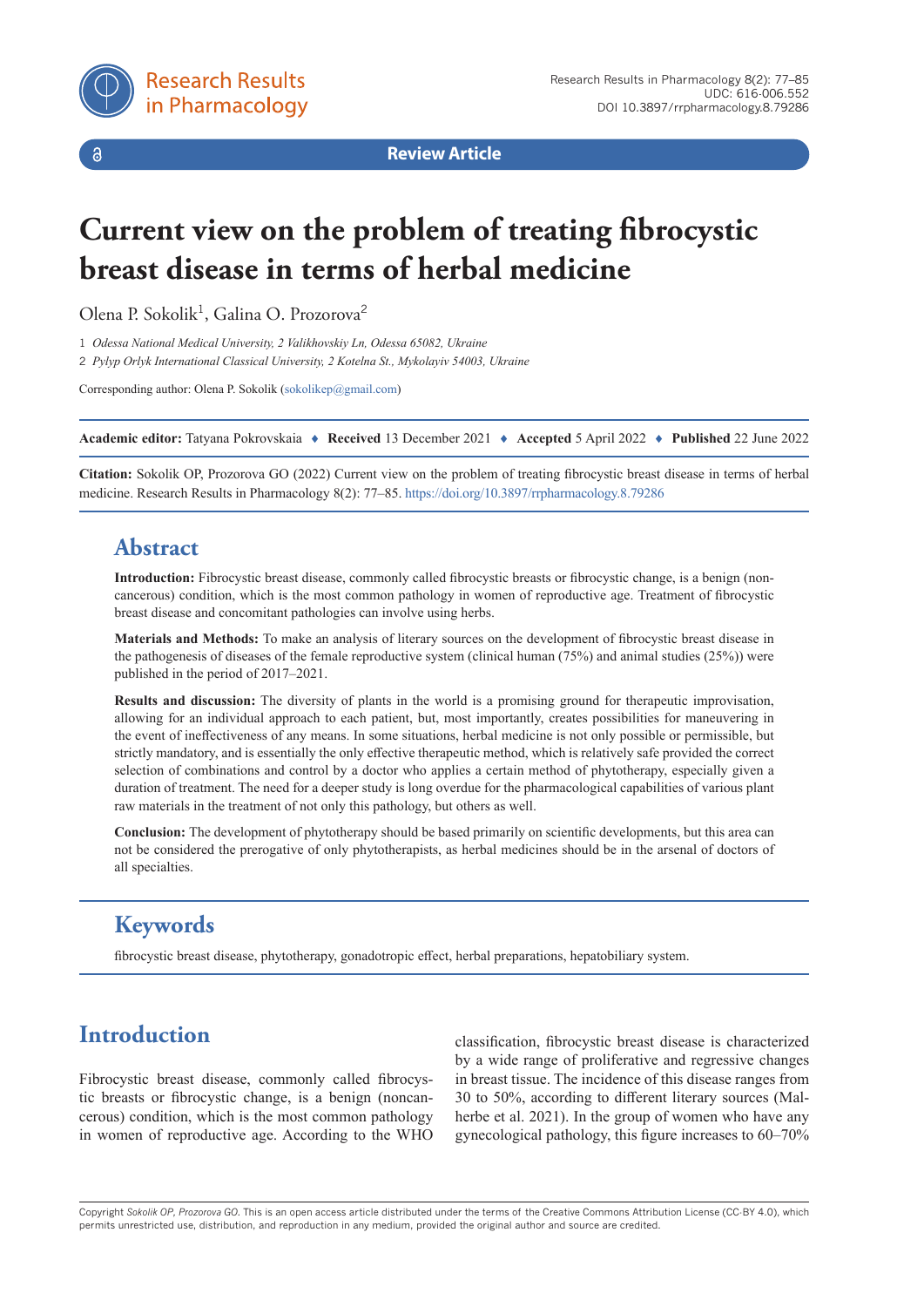(Stachs et al. 2019). If the disease is not treated in time, it can turn from proliferative and regressive changes into metaplasia and dysplasia (varies widely from 0.2% to 30% depending on the form) (Kowalski and Okoye 2021). The likelihood of malignancy of fibrocystic breast disease (transition to cancer) is 0.5–1.0%. In case of special histological variants, for example, intracanalicular, it is 2 times higher; with phylloid tumors, it is 7.5 times higher (Roman et al. 2021).

Breast cancer by a wide margin leads among all types of oncopathology in women (Louro et al. 2020). The urgency of the problem has been beyond doubt for a long time. However, conservative treatment of women with fibrocystic change is now quite rare and limited to general recommendations, despite the fact that the symptoms have been known for over a hundred years, and it still remains the most common breast disease. For the most part, such women belonged to the groups that were passively observed. Active actions most often begin when the process acquires clearly malignant features: rapid growth of the node, changes in the configuration of the glands, nipples, skin of the gland and the like (Talaei et al. 2017). At the same time, phytotherapy is able to offer a method of solution to the problem at all stages of its development. Patients with fibrocystic breast disease are quite actively looking for alternative treatments, communicate with one another on various Internet forums, use advice of friends or acquaintances. In our opinion, some of these methods have no basis for use in this case, and some of them are very dangerous (Kunicki and Smolarczyk 2021).

Thus, the development and improvement of the scientific base of phytotherapy of various forms of fibrocystic breast disease, taking into account a comprehensive approach to the treatment of underlying and related pathologies, as well as the systematization of existing experience is a very important and promising task.

**The aim of the study:** to analyse and generalize the data from professional literature and own experience in the treatment of patients with various forms of fibrocystic breast disease by phytotherapeutic methods, taking into account the influence of medicinal plants on various links in the pathogenesis of the disease, as well as to develop recommendations for the improvement and the use of phytotherapy in the treatment of this pathology.

## **Materials and methods**

To make an analysis of literary sources on the development of fibrocystic breast disease in the pathogenesis of diseases of the female reproductive system. Most analyzed studies were clinical human (75%) and animal studies (25%), aimed at various issues – fibrocystic breast disease, hyperestrogenemia, progesterone deficiency, hyperprolactinemia, diseases of the liver and gallbladder, and influence of medicinal plants on the course of the disease in various forms of fibrocystic breast disease. Based on the time of publication of papers, most of the selected studies were published in the period of 2017–2021, with a notable intensification of publications observed from 2019 to 2021.

### **Results and discussion**

#### **Etiology and pathogenesis of fibrocystic breast disease**

The main cause of pathologies of the mammary glands, in particular fibrocystic breast disease, are hormonal disorders in women. It is well known that the development of mammary glands, regular cyclical changes in them in adulthood, as well as changes in their functions during pregnancy and lactation, occur under the influence of a complex of hormones: gonadotropin-releasing hormone of the hypothalamus, gonadotropic hormones of the pituitary gland, prolactin, thyroid-stimulating hormone, androgens, corticosteroids, insulin, estrogen, and progesterone. Any hormonal imbalance is accompanied by dysplastic changes in breast tissue. The **etiology and pathogenesis of fibrocystic breast disease** have not yet been definitively established, although more than a hundred years have passed since the symptoms were first described. Relative or absolute hyperestrogenemia and progesterone deficiency play an important role in the pathogenesis of this condition. Estrogens are known to cause proliferation of alveolar epithelium in the ducts and stroma of the mammary glands, whereas progesterone, which is an antagonist of these processes, provides differentiation of the epithelium and cessation of mitotic activity. Progesterone deficiency is accompanied by edema and hypertrophy of connective tissue within the lobes of the gland, and the proliferation of duct epithelium leads to the formation of cysts (Adhikary et al. 2020).

Most authors found progesterone deficiency in fibrocystic breast disease, while in other studies its level was found to fall within normal limits. In addition, an increase in prolactin levels plays an important role in the development of this pathology, accompanied by thickening, soreness of the mammary glands, and edema. These symptoms are more pronounced in the second phase of the menstrual cycle. Hormone imbalance in a woman's body can cause gynecological diseases, sexual disorders, thyroid dysfunction, pathology of the liver and bile ducts, pregnancy and childbirth, and stressful situations. It is necessary to take into account the possible heredity of the disease. Often fibrocystic breast disease develops during menarche or menopause. A diffuse type of pathology is most common in adolescence and in young women. It is characterized by insignificant clinical manifestations and moderate pain in the mammary glands. At the age of 30– 40, multiple small cysts with a predominantly glandular component are most often found, with the pain syndrome being usually considerably expressed. Single large cysts are more common in patients aged 35 years and older (Zendehdel et al. 2018).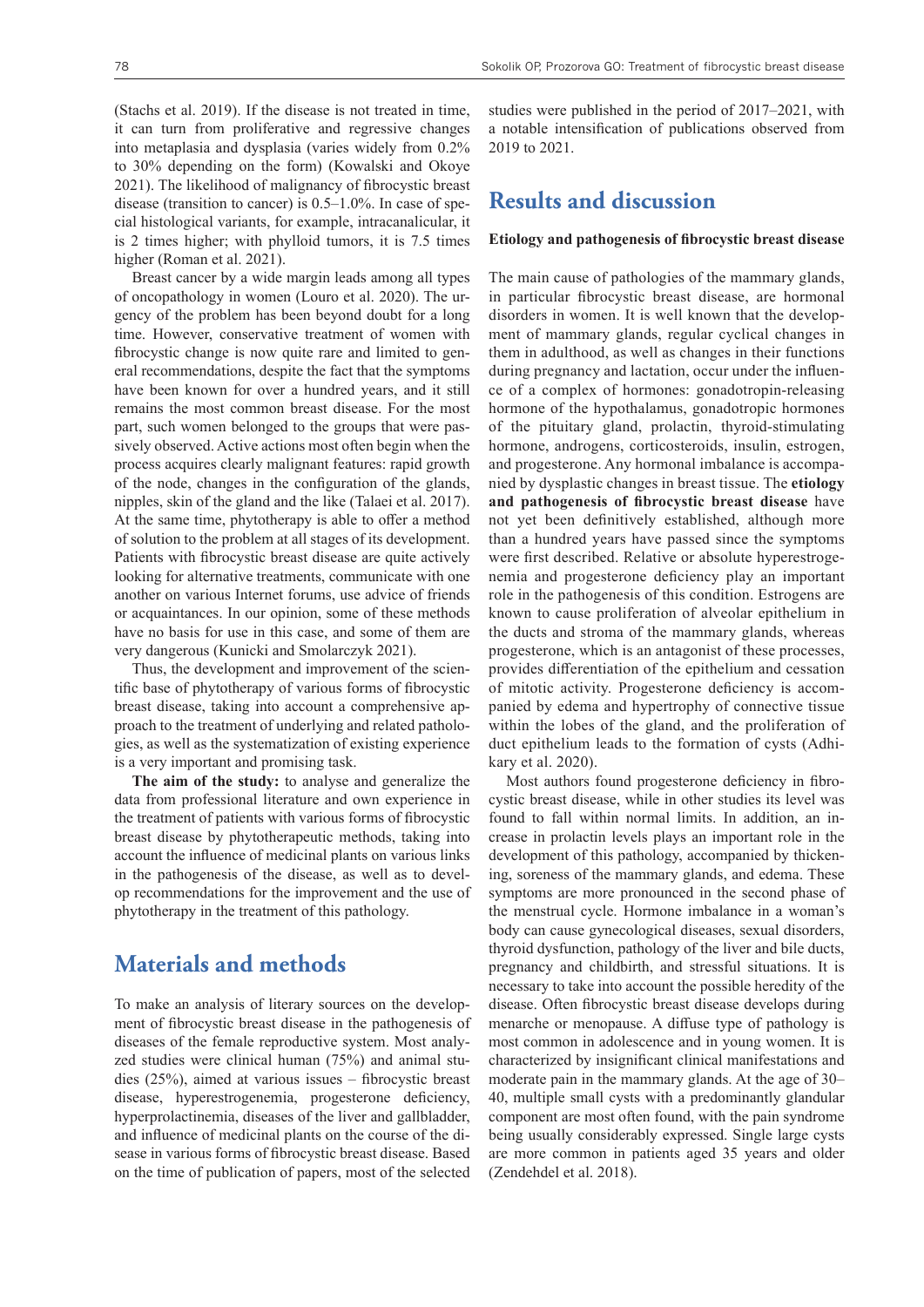Therefore, given the pathogenesis of the disease and the main dyshormonal changes that lead to fibrocystic breast disease, it is possible to draw a conclusion, that treatment should include the following areas: normalization of disorders of the endocrine system, direct effect on the tumor, immunomodulation, treatment of thyroid diseases, regulation and stabilization of metabolic processes in the body, treatment of diseases of the liver and gallbladder, elimination of venous stasis in the pelvis, elimination of the syndrome of dysbacteriosis of the colon, antidepressant and sedative therapy, and replenishment of deficiency of vitamins and minerals (Kerekes et al. 2018).

#### **Basic principles of phytotherapy of fibrocystic breast disease**

We identified the following **basic principles of phytotherapy**. In the early stages of fibrocystic breast disease, when the clinical situation is characterized by minor diffuse changes in the mammary glands, coinciding in time with menstruation, accompanied with pain, treatment can be limited to the use of combinations of medicinal herbs, which were selected taking into account all the therapeutic areas. In cases when such a treatment is ineffective, as well as in nodular fibrocystic breast disease, the basis of treatment should be gonadotropic herbs, powerful plant immunomodulators and herbs with a direct effect on the benign tumor. Each gonadotropic plant has its own indications for use, and therefore it is important which of them will be assigned in different cases. The use of all tinctures must be supplemented by the prescription of a decoction of herbs carefully selected, taking into account all possible directions of treatment. In addition to taking medication orally, it is also necessary to use external herbal remedies – ointments, plasters, lotions and more. Treatment should be long, planned, involving all the available means and methods to control efficacy (Godazandeh et al. 2021).

According to most authors, the full course of treatment consists of three cycles of 30–40 days and two breaks between them, each of them equal to two weeks. In our opinion, taking into account the experience of treating the breast pathology, the sufficient duration of the cycle can be 28 days (coincides with the duration of the menstrual cycle), and the duration of the break between the cycles is 3–5 days (duration of the menstruation). If the treatment during the main course was effective, with lumps in the mammary glands having disappeared, but there are still some menstrual disorders or other symptoms of a concomitant pathology, the treatment is to be continued without interruption. At the same time, taking any potent tinctures should be terminated, with only herbal collections being still applied. The duration of such a course is determined individually. In case of ineffectiveness of the main course, it is recommended to continue the treatment, but with changing the prescribed tinctures of gonadotropic and antitumor plants (Appleton 2018).

#### **Gonadotropic plants for treatment fibrocystic breast disease**

**Gonadotropic plants** are herbs that through various mechanisms selectively act on the gonads. When distinguishing these plants into a separate group, it is necessary to take into account the facts: effect on the sexual sphere can vary depending on a type of the plant. Some herbs stimulate the production of hormones, others suppress them, and still others regulate their ratio. Herbs also have a mixed effect on other genital functions, such as the uterine muscle tone (Arentz et al. 2017).

The mechanisms of action of gonadotropic plants are mostly not yet recognized, and do not always directly affect the gonads. It is likely that their action is mediated, for example, through the hypothalamus or thyroid gland. Like the vast majority of herbs, gonadotropic plants, in addition to their pronounced effect, have many other useful properties,for example, *Pulsatilla pratensis* has sedative and hypnotic effects and is a powerful antifungal agent (Zhu et al. 2020).

**Gonadotropic plants** can be divided into two major groups – *poisonous* (or potent) and ordinary (non-**poisonous**). Such a division is of direct practical significance. The first group of plants is characterized by a rapid onset of therapeutic effect, this effect is resistance to a relatively short-term treatment. However, these plants are very toxic (*Conium maculatum*, colloquially known as hemlock, poison hemlock or wild hemlock, is a highly poisonous biennial herbaceous flowering plant in the carrot family Apiaceae, native to Europe and North Africa) and have many side effects. The optimal dosage form for poisonous plants is an alcohol tincture with a drip dosing regimen (Chizzola and Lohwasser 2020).

The main representatives of this group are: *Anemone pratensis* L. (*Pulsatilla pratensis* L.), Black cohosh daurian (*Cimicifuga dahurica*), Spotted or poison hemlock (*Conium maculatum*), and Twisted birthwort (*Aristolochia contorta*). In our opinion, poisonous plants can be used only in isolated cases, when all possible dangerous consequences and benefits of their use are well understood (the so-called benefit/danger ratio). Based on our experience in the treatment of fibrocystic breast disease, we generally restrain from using potent plants in any form and under any circumstances, believing that among the common non-poisonous plants there are a large number of fairly active ones and safe to use, which allows for an individual approach to make a very effective composition both for the treatment of the underlying pathology and for the elimination of comorbidities (Mezzasalma et al. 2017).

The **second group** consists of ordinary (or **non-poisonous**) herbs which act more slowly, and the stabilization of their therapeutic effect occurs later than when using poisonous herbs. But the action of this group of herbs is milder, gentler, gives a minimum of side effects, which is important for patients with comorbidities. Ordinary herbs are usually characterized by a wider range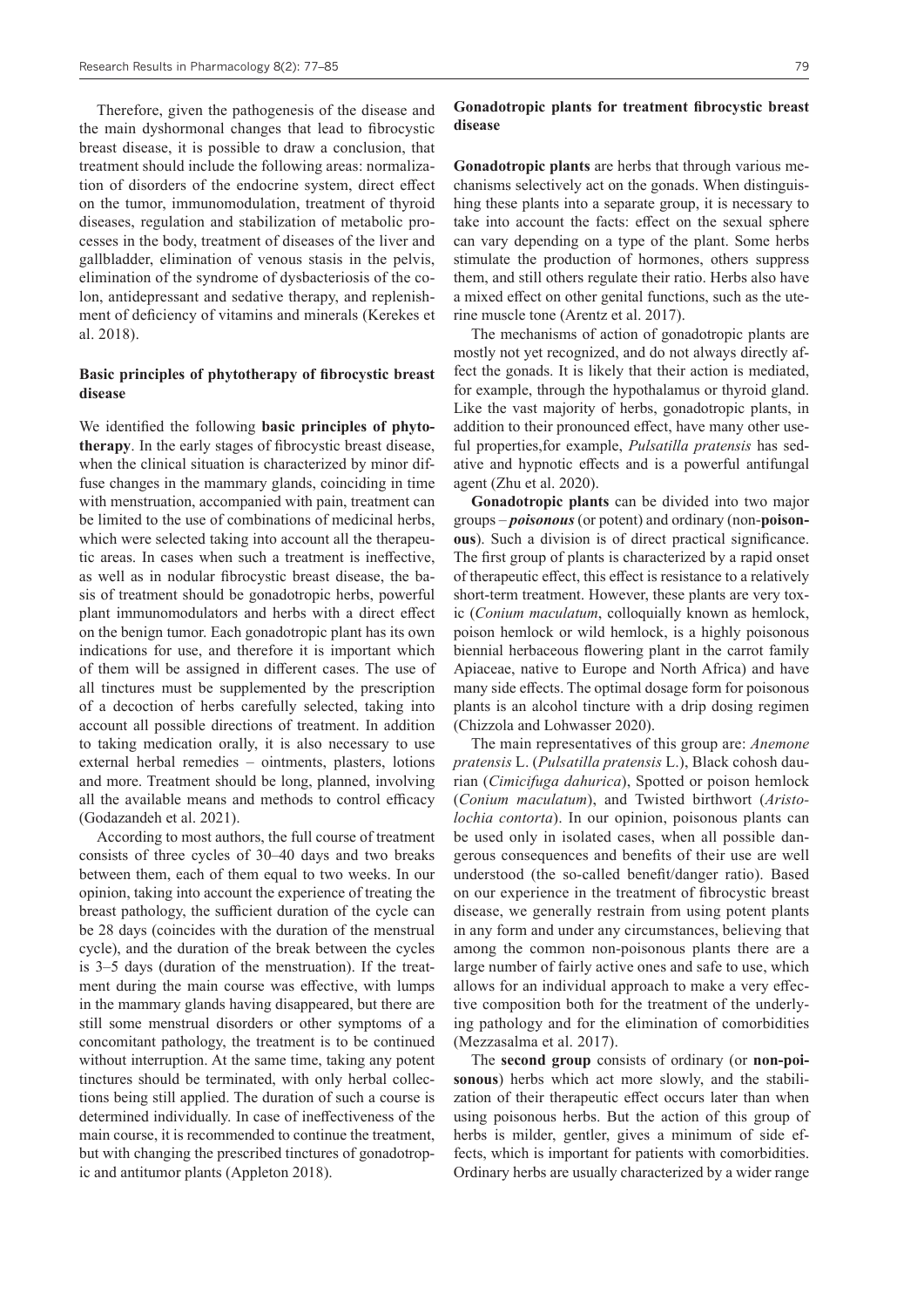of therapeutic effect on the patient's body. For the most part, they combine well with other herbs in the assembly. The optimal dosage forms are decoctions and infusions. The main representatives are: Common hoarhound (*Marrubium vulgare*), European bugleweed (*Lycopus europaeus*), *Angelica archangelica* L. (*Archangelica officinalis* (Moench.)), *Ixiolirion tataricum*, (commonly known as the Siberian lily or the lavender mountain lily), Common oregano (*Origanum vulgare* L.), and Common hornbeam (*Carpinus betulus* L.) (Khan et al. 2019).

Of particular note are **walnut leaves (***Juglans regia* **L.)**, which contain tannins (3–4%), glycosides, flavonoids, essential oil, juglon, inositol, carotenoids, vitamins C, B1, P, and a lot (up to 30%) of provitamin A. Longterm observations and the introduction of walnut leaves in a combination of herbs for the treatment of fibrocystic breast disease significantly increases the efficacy of treatment. The mechanism of action of walnut leaves in a combination of herbs is apparently associated with stimulation of dopamine receptors and a decrease in blood prolactin levels. Empirically, we came to the conclusion: given the fact that along with **Ordinary hops (***Humulus lupulus* **L.) and Common Sage (***Salvia officinalis* **L.)**, infusion of walnut leaves inhibits lactation. Ordinary hops (*Humulus lupulus* L.) have possible gonadotropic effects – estrogenic and progestogenic, a depressing effect on lactation, a stimulating effect on the myometrium tones, and an inhibiting effect on libido resulting in its decrease. Common Sage (*Salvia officinalis* L.) has a possible gonadotropic effect – estrogenic, a depressing effect on lactation, whereas no effect on the either myometrium or libido was expressed (Gutierrez et al. 2018).

However (unlike the first two plants), walnut leaves do not show an estrogenic effect, and in large doses cause vomiting, which may be due to stimulation of dopamine receptors "start zone" of the vomiting center. In Ukrainian folk medicine, steamed walnut leaves are recommended for the treatment of swelling of the mammary glands, and the infusion is taken orally to stop lactation. Which of the substances contained in the leaves of the walnut are active in fibrocystic breast disease is still unknown. We believe that the active substance is primarily juglone, but this requires certain pharmacological studies. Juglone, also called 5-hydroxy-1,4-naphthalenedione, is an organic compound with the molecular formula  $C_{10}H_6O_3$ . It is insoluble in benzene but soluble in dioxane, from which it crystallizes as yellow needles. It is an isomer of lawsone, which is the staining compound in the henna leaf (Fernandez-Agullo et al. 2019).

**Yellow Marsh marigold (***Acorus calamus***)**, also called sweet flag, sway or muskrat root, among many common names, is a species of flowering plant with psychoactive chemicals. It is a tall wetland monocot of the family Acoraceae, in the genus *Acorus*. Although it has been used in traditional medicine for over centuries to treat digestive disorders and pain, there is no clinical evidence of its safety or efficacy, and, when ingested, calamus may be toxic, which led to its commercial ban in the United States. It has a possible gonadotropic effect – androgenic, whereas its effect on lactation is not expressed; it causes the relaxation of the myometrium and increases libido (Khwairakpam et al. 2018).

*Pimpinella anisum* **(***Anisum vulgare* **Gaerth.)**, also called aniseed, is a flowering plant in the family Apiaceae native to the eastern Mediterranean region and Southwest Asia. The flavor of its seeds have similarities with those of some other spices, such as star anise, fennel, and liquorice. It is widely cultivated and used to flavor food, candy, and alcoholic drinks, especially around the Mediterranean. It has a possible gonadotropic effect – estrogenic, an intensifying effect on lactation, a relaxing effect on the myometrium, whereas no effect on libido is expressed (Kargozar et al. 2017).

*Verbena medicinal* **(***Verbena officinalis* **L.)**, the common vervain or common verbena, is a perennial herb native to Europe. It grows up to 70 cm high, with an upright habitus. The lobed leaves are toothed, and the delicate spikes hold clusters of two-lipped mauve flowers. This plant prefers limey soils; it is occasionally grown as an ornamental plant, but perhaps more often – for the powerful properties some herbalists ascribe to it. Propagation is by root cuttings or seed. It is widely naturalised outside its native range, for example in North America. Its possible gonadotropic effect is androgenic; no effect on lactation is expressed, it has a tonifying effect on the myometrium and an increased effect on libido (Kubica et al. 2020).

*Lilac carnation* **(***Dianthus campestris***)**, commonly known as the carnation or clove pink, is a species of *Dianthus*. It is probably native to the Mediterranean region, but its exact range is unknown due to extensive cultivation for the last 2,000 years. It has a possible gonadotropic effect – androgenic; it has a tonifying effect on the myometrium, whereas no effects either on lactation or on libido are expressed (Yoon et al. 2019).

*Sweet clover* **(***Melilotus officinalis* **L.)**, known as sweet yellow clover, yellow melilot, ribbed melilot and common melilot, is a species of legume native to Eurasia and introduced in North America, Africa, and Australia. Melilotus officinalis can be an annual or biennial plant and is 4–6 feet (1.2–1.8 m) high at maturity. Leaves alternate on the stem and has three leaflets. Yellow flowers bloom in spring and summer and produce fruit in pods typically containing one seed. Seeds can be viable for up to 30 years. Plants have large taproots and tend to grow in groups. Plants have a characteristic sweet odor. Neither its possible gonadotropic effect nor an effect on libido is found, but it has an intensifying effect on lactation and a relaxing effect on the myometrium (Paun et al. 2020).

*Common oregano* **(***Origanum vulgare* **L.)** is a species of a flowering plant in the mint family Lamiaceae. It was native to the Mediterranean region, but is now widely naturalised elsewhere in the temperate northern hemisphere. Oregano is a woody perennial plant, growing 20–80 cm tall, with opposite leaves of 1–4 cm long. The flowers are purple, 3–4 mm long, produced in erect spikes in summer. It is sometimes called wild marjoram, and is its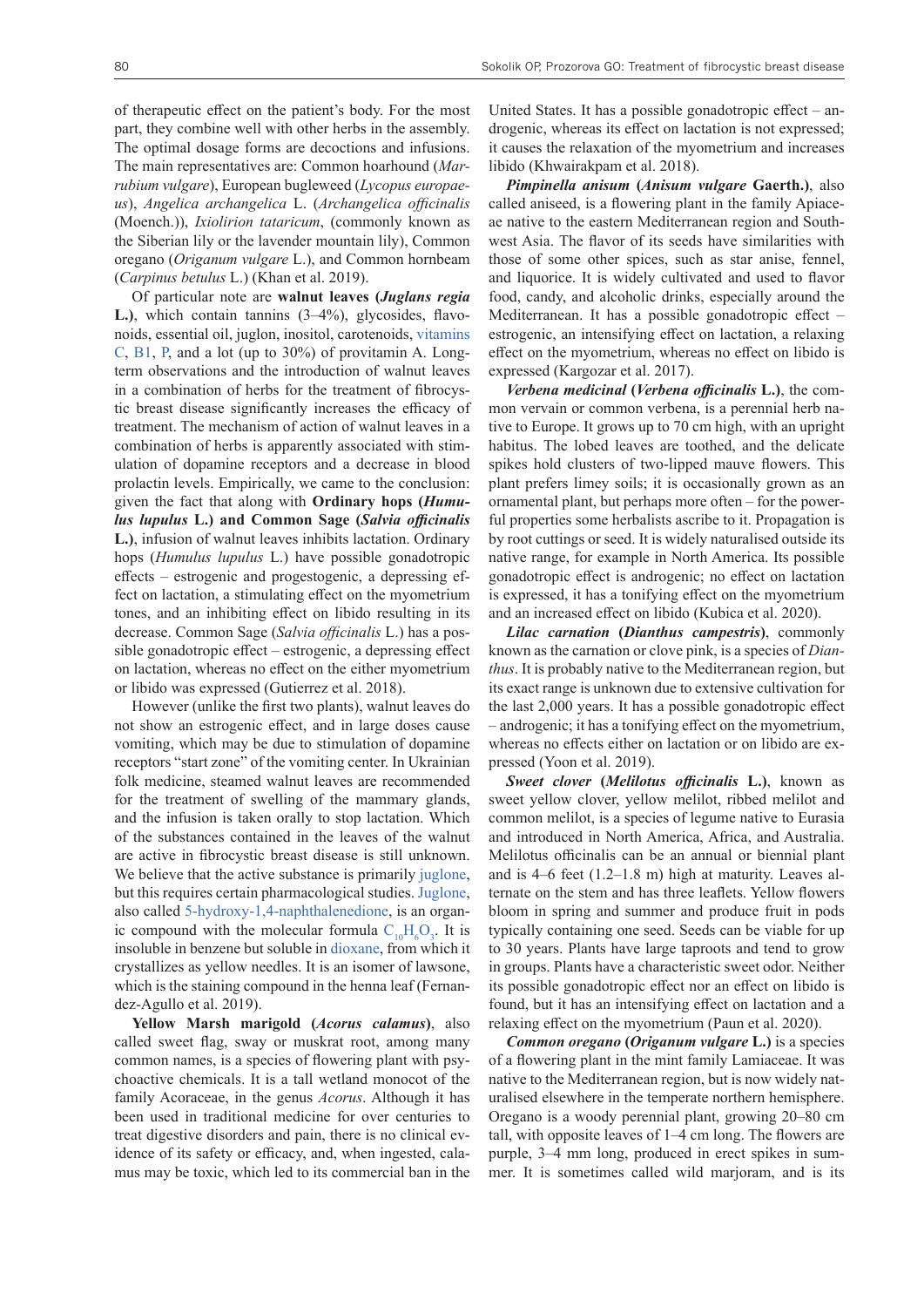close relative. *O. majorana* is known as sweet marjoram. Both are very widely used as culinary herbs, especially in Spanish, Italian and French cuisines. Oregano is also an ornamental plant, with numerous cultivars bred for varying leaf colour, flower colour and habit. It has a possible gonadotropic effect – estrogenic, an intensifying effect on lactation, a tonifying effect on the myometrium, but a decreased effect on libido (Oniga et al. 2018).

*Meadow clover* **(***Trifolium pratense* **L.)**, the red clover, is a herbaceous species of flowering plant in the bean family Fabaceae, native to Europe, western Asia, and northwestern Africa, but is now planted and naturalized in many other regions. Red clover is a herbaceous, shortlived perennial plant, variable in size, growing up to 20– 80 cm tall. It has a deep taproot which makes it tolerant to drought and gives it a good soil structuring effect. The leaves are alternate, trifoliate (with three leaflets), each leaflet 15–30 mm long and 8–15 mm broad, green with a characteristic pale crescent in the outer half of the leaf; the petiole is 1–4 cm long, with two basal stipules that are abruptly narrowed to a bristle-like point. The flowers are dark pink with a paler base, 12–15 mm long, produced in a dense inflorescence, and are mostly visited by bumblebees. It has a possible gonadotropic effect – estrogenic and arelaxing effect on the myometrium, whereas neither effect on lactation nor effect on libido is expressed (Myers and Vigar 2017).

*Silverweed* **(***Potentilla anserina* **L.)**, or *Argentina anserina*, is a perennial flowering plant in the rose family, Rosaceae. It is also known by the common names – common silverweed or silver cinquefoil. It is native throughout the temperate northern hemisphere, can be often found on river banks and in grassy habitats, such as meadows and road-sides. The plant was originally placed in the genus *Potentilla* by Carl Linnaeus in his "Species Plantarum", edition 1, in 1753, but was reclassified into the resurrected genus *Argentina* by research conducted in the 1990s. The reclassification remains controversial and is not accepted by some authorities. It is a species aggregate which has been frequently divided into multiple species. It has a possible gonadotropic effect – progestogenic, a relaxing effect on the myometrium, but neither effect on lactation nor effect on libido is expressed (Shi et al. 2020).

*Loquat medicinal* **(***Levisticum officinale* **L.)** is a tall perennial plant, the sole species in the genus *Levisticum* in the family Apiaceae, subfamily Apioideae. It has been long cultivated in Europe, with its leaves being used as a herb, roots as a vegetable, and seeds as a spice, especially in the southern European cuisine. It has a possible gonadotropic effect – androgenic, a relaxing effect on the myometrium, an increased effect on libido, but no effect on lactation is expressed (Amraie et al. 2020).

*Comfrey medicinal* **(***Symphytum officinаle***)** is a perennial flowering plant in the family Boraginaceae. Along with thirty-four other species of *Symphytum*, it is known as comfrey. To differentiate it from other members of the genus *Symphytum*, this species is known as common comfrey or true comfrey. Other English names include Quaker comfrey, cultivated comfrey, boneset, knitbone, consound, and slippery-root. It is native to Europe, growing in damp, grassy places. It is locally frequent throughout Ireland and Britain on river banks and in ditches. It can be found elsewhere, including North America, as an introduced species and sometimes a weed. The flowers are mostly visited by bumblebees. Internal or long-term topical use of comfrey is discouraged due to its strong potential to cause liver toxicity. Its possible gonadotropic effect is expressed in an antihormonal activity; it has a tonifying effect on the myometrium, nut neither effect on lactation nor effect on libido is expressed (Salehi et al. 2019).

**Curly parsley, seeds (***Petroselinum crisspum* **M.)** is a genus of two species of flowering plants in the family Apiaceae, native to western and southern Europe and northern Africa. They are bright green hairless biennial herbaceous plants, rarely annual plants. In the first year, they form a rosette of pinnate to tripinnate leaves and a taproot used as a food store over the winter. In the second year they grow a flowering stem up to 1 m tall with sparser leaves and umbels of white or pinkish to yellowish-green flowers. *Petroselinum crispum* (garden parsley) from southern Europe and northern Africa (southern Italy, Greece, Algeria, Tunisia) is an important culinary herb, widely used for flavouring and as a vegetable. It has a possible gonadotropic effect – androgenic, an intensifying effect on lactation, a tonifying effect on the myometrium, and an increased effect on libido (Salahshoor et al. 2020).

**Common wormwood (***Artemisia vulgaris* **L.)** is a species of flowering plant in the daisy family Asteraceae. It is one of several species in the genus *Artemisia* commonly known as mugwort, although *Artemisia vulgaris* is the species most often called mugwort. It is also occasionally known as riverside wormwood, felon herb, chrysanthemum weed, wild wormwood, old Uncle Henry, sailor's tobacco, naughty man, old man, or St. John's plant. Mugworts have been used medicinally and as culinary herbs. It has a possible gonadotropic effect by stimulatingthe synthesis of follicle-stimulating hormone in the pituitary gland, a tonifying effect on the myometrium, nut neither effect on lactation nor effect on libido is not expressed (Abiri et al. 2018).

**Flavoring celery (***Apium graveolens* **L.)** is a marshland plant in the family Apiaceae that has been cultivated as a vegetable since ancient times. Celery has a long fibrous stalk tapering towards leaves. Depending on location and cultivar, either its stalks, leaves or hypocotyl can be eaten and used in cooking. Celery is also used as a spice and its extracts have been used in herbal medicine. It has a possible gonadotropic effect – androgenic, a relaxing effect on the myometrium, an increased effect on libido, but no effect on lactation is expressed (Hedayati et al. 2019).

Liquorice or licorice is the common name of *Glycyrrhiza glabra*, a flowering plant of the bean family Fabaceae, from the root of which a sweet, aromatic flavouring can be extracted. The liquorice plant is a herbaceous perennial legume native to western Asia, North Africa,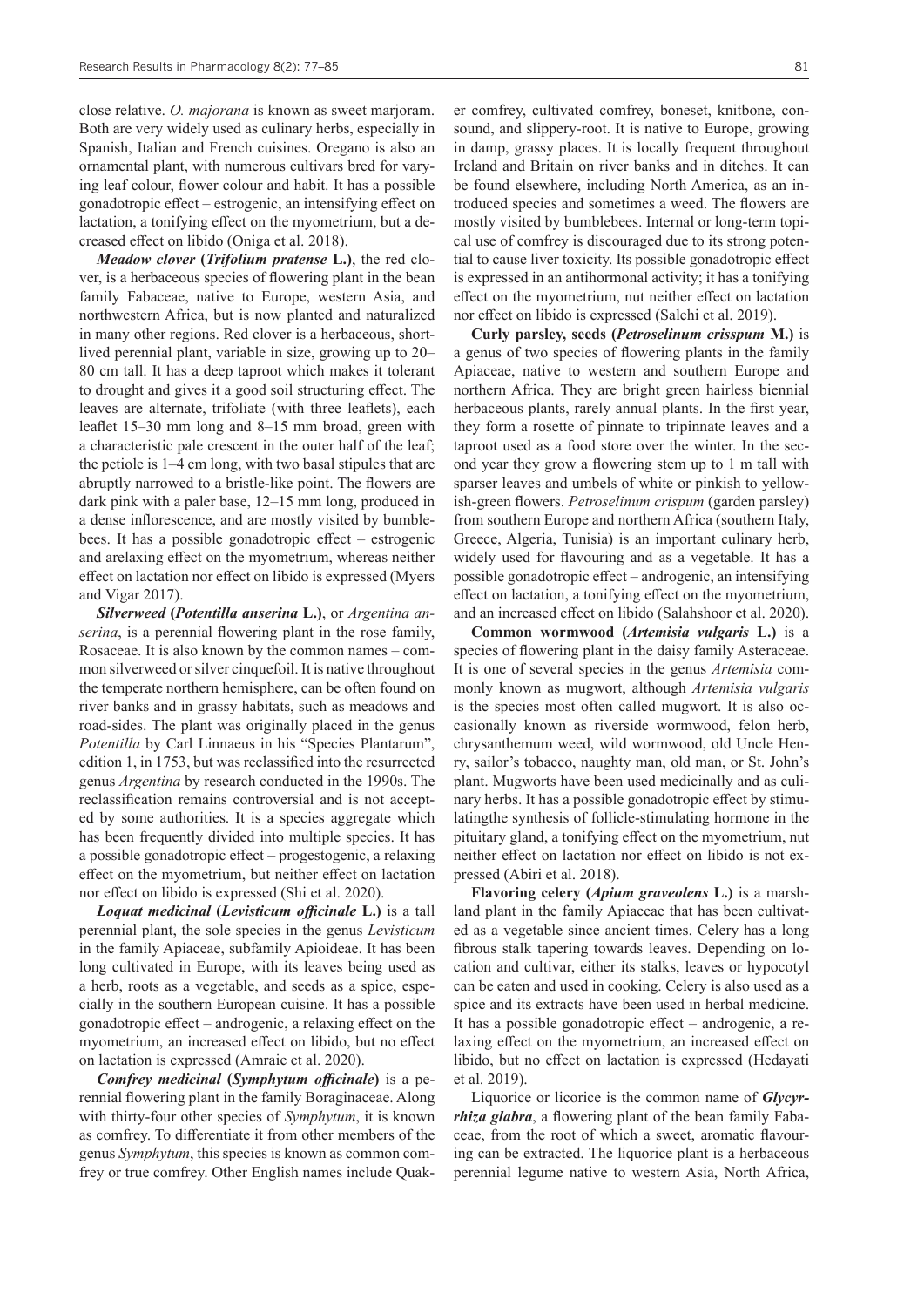and southern Europe. Botanically, it is not closely related to anise or fennel, which are sources of similar flavouring compounds. Liquorice is used as a flavouring in candies and tobacco, particularly in some European and West Asian countries. Liquorice extracts have been used in herbalism and traditional medicine. Excessive consumption of liquorice (more than 2 mg/kg per day of pure glycyrrhizinic acid, a liquorice component) may result in adverse effects, such as hypokalemia, increased blood pressure, muscle weakness, and even death. *Glycyrrhiza glabra* has a possible gonadotropic effect – estrogenic, glucocorticoid and mineralocorticoid, a tonifying effect on the myometrium, and increased effect on libido, but no effect on lactation is expressed (Pastorino et al. 2018).

**Blue devils (***Echium vulgar***)**, known as viperэs bugloss and blueweed, is a species of flowering plant in the borage family Boraginaceae. It is native to most of Europe and western and central Asia, and it can be found as an introduced species in north-eastern North America. The plant root was used in ancient times as a treatment for snake bites. If eaten, the plant is toxic to horses and cattle due to the accumulation of pyrrolizidine alkaloids in the liver. It is a biennial or monocarpic perennial plant growing to 30–80 cm tall, with rough, hairy, oblanceolate leaves. The flowers start pink and turn vivid blue, and are 15–20 mm in a branched spike, with all the stamens protruding. The pollen is blue, but the filaments of the stamens remain red, contrasting against the blue flowers. It flowers between May and September in the northern hemisphere. Its possible gonadotropic effect is expressed in the antiestrogenic activity, it has a tonifying effect on the myometrium, whereas neither effect on lactation nor effect on libido is expressed (Dresler et al. 2017).

**Dill (***Anethum graveolens* **L.)** is an annual herb in the celery family Apiaceae. It is the only species in the genus *Anethum*. Dill is grown widely in Eurasia, where its leaves and seeds are used as a herb or spice for flavouring food. **Fennel (***Foeniculum vulgare* **M.)** is a flowering plant species in the carrot family. It is a hardy, perennial herb with yellow flowers and feathery leaves. It is indigenous to the shores of the Mediterranean but has become widely naturalized in many parts of the world, especially on dry soils near the sea-coast and on riverbanks. It is a highly aromatic and flavorful herb used in cooking and, along with the similar-tasting anise, is one of the primary ingredients of absinthe. Florence fennel or finocchio is a selection with a swollen, bulb-like stem base that is used as a vegetable. It has no possible gonadotropic effect, an inyensifying effect on lactation, a relaxation effect on the myometrium, though no effect on libido is expressed (Idiz et al. 2018).

**Field Pennycress (***Thlaspi arvense* **L.)** is a flowering plant in the cabbage family Brassicaceae. This plant comes from Eurasia, and is a common weed throughout much of North America and its home. Thlaspi arvense is a foetid, hairless annual plant, growing up to 60 cm tall, with upright branches. The stem leaves are arrow-shaped, narrow and toothed. It blooms between May and July, with racemes or spikes of small white flowers that have 4

sepals and 4 longer petals. Later it has round, flat, winged pods with a deep apical notch 1 cm across. They contain small brown-black seeds. The common name pennycress is derived from the shape of seeds looking like an old English penny. Other English common names are: stinkweed, bastard cress, fanweed, field pennycress, frenchweed, and mithridate mustard. It has a possible gonadotropic effect – androgenic, an increased effect on libido, but neitehr effect on lactation nor effect on the myometrium is expressed, (Tsogtbaatar et al. 2020).

#### **Role of the disorders of the hepatobiliary system in the development of fibrocystic breast disease**

**Disorders of the hepatobiliary system** play a special role in the development of fibrocystic breast disease. According to our observations, the vast majority of women suffering from fibrocystic breast disease (and, incidentally, uterine fibroids, also called leiomyomas) complain of unstable bowel movements and a tendency to constipation, which is obviously associated with liver pathology and impaired production and secretion of bile. Liver dysfunction leads to a decrease in the synthesis of proteins that bind hormones, as a result of which a free fraction of hormones in the blood increases. This leads to extraglandular dyshormonosis or endocrinopathies, which are the basis of fibrocystic changes. Liver dysfunction affects the intensity of estrogen metabolism. The destruction of estrogen is delayed, and under the condition of normal production of hormones by the ovaries, this leads to hyperestrogenemia. The combined dysfunction of the liver and gallbladder leads to insufficient emulsification of fats that come with food. This complicates the breakdown and absorption of fats and leads to a deficiency of sources for synthesis of steroid hormones and hypovitaminosis of A, E, D, and K. Vitamin E, as a powerful antioxidant, prevents the development of local tissue hypoxia, thereby limiting proliferative and fibrotic processes in breast tissue (Gonzalez-Brown and Frey 2020).

All of the above brings out a list of therapeutic measures: ensuring a normal liver function, protection of liver cells with hepatoprotectors from toxic effects inside and outside; normalization of physicochemical properties of bile, conditions of its maturation and outflow, for which purpose choleretic and antispasmodic herbs are used. The herbs that have a hepatoprotective effect are the following well-known plants: **Milk thistle (***Silybum marianum***)**, **Common chicory (***Cichorium intybus***)**, and **Dandelion (***Taraxacum officinale***)**. Besides, **Calendula (***Calendula officinalis***)** is not inferior in its beneficial effects on the liver to many of the above plants. The vast majority of hepatoprotectors also have a choleretic effect (Meng et al. 2020).

In all herbal preparations for the treatment of fibrocystic breast disease with no exception (if there is no history of allergies), we use cumin. Caraway, also known as meridian fennel and **Persian cumin (***Carum carvi***)**, has no possible gonadotropic effect, an intensifying effect on lactation, a relaxing effect on the myometrium, whereas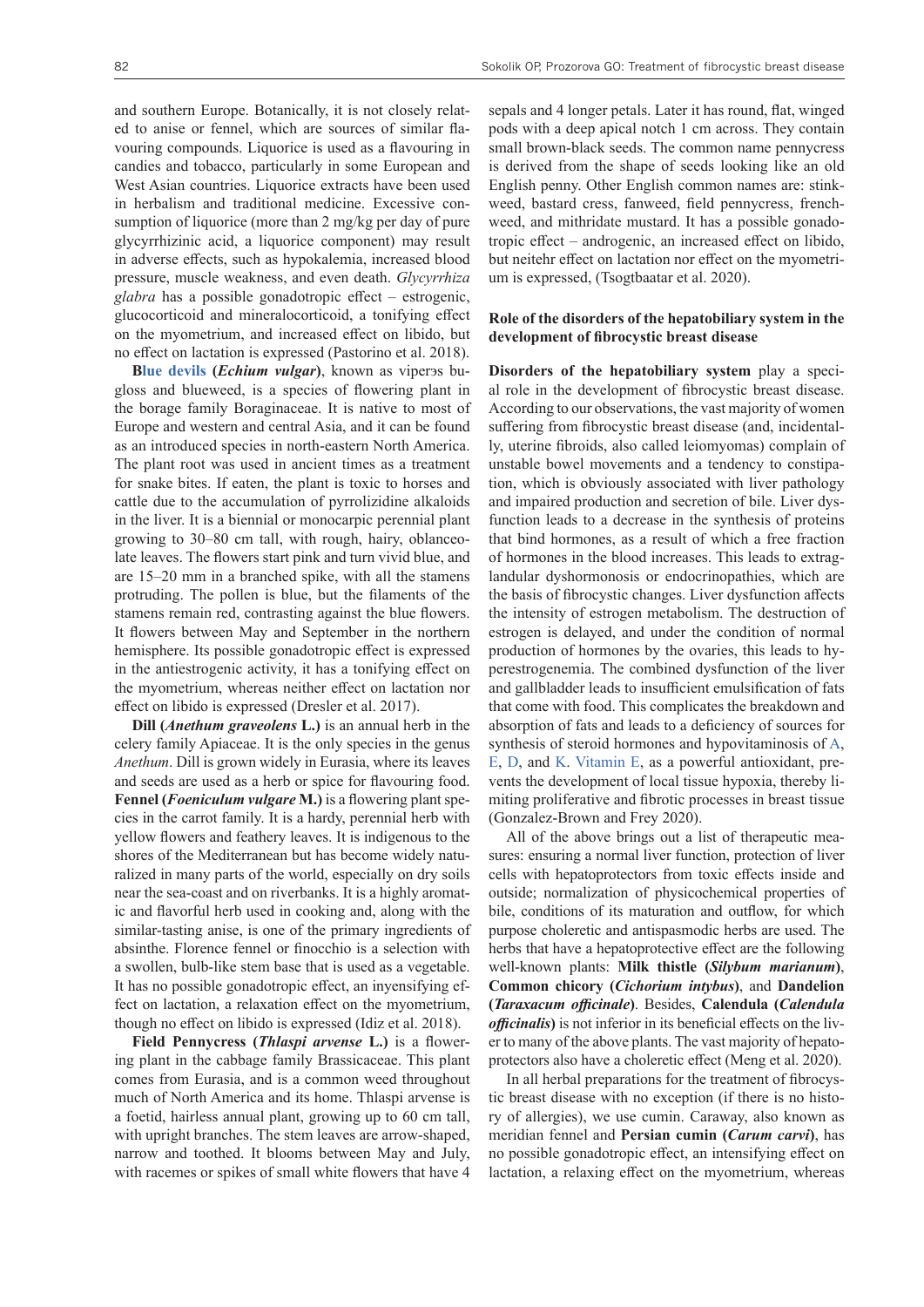no effect on libido is expressed. Cumin flower baskets contain essential oil (0.05%), flavonoids (apigenin, naringenin, kaempferol, etc.), vitamins (C, K), carotene, organic acids, polysaccharides (3.5–5.5%), steroid compounds, resins, macromolecular alcohols, mucus, bitter and tannins, sulfates and chlorides of potassium, calcium, iron and manganese. According to our observations, this is the most active and safe means of normalizing the liver function, and in fairly high doses causes a pronounced hepatoprotective effect (Khatamian et al. 2019).

In addition, a mandatory component of the compositions for the treatment of fibrocystic breast disease is *Chelidonium majus* (celandine, common celandine, greater celandine), which contains alkaloids: chelidonine, homochelidonine, oxychelidonine, protopine, allocryptonine, berberine, sparteine; organic acids – malic, citric, chelidonic; traces of essential oil, gum and resin. Celandine herb also contains choline, methylamine, histamine, tyramine, saponin, flavones, vitamin C (up to 180 mg), carotene (up to 10 mg), minerals – silicon, iron, calcium, magnesium, phosphorus, sulfur, chlorine, aluminum, and radioactive potassium. We consider celandine a very effective cholagogue, which, according to some data, has a cytostatic effect, which can be very useful in the case of severe proliferative changes in the mammary glands (Maggini et al. 2019).

Given the significant influence of the **central nervous system** on the functioning of various organs and systems, in order to normalize the processes of excitation and inhibition in the cerebral cortex, in our opinion, the phytotherapy of fibrocystic breast disease should include sedatives. We usually recommend **Motherwort herb (***Leonurus cardiaca***)**, which contains essential oils, glycosides, alkaloids, flavonoids, bitters, tannins, organic acids, sugars and minerals, vitamins A and C. Motherwort generally combines well with other herbs and enhances their main effect (Yu et al. 2019).

Further tactics in the treatment of patients with fibrocystic breast disease largely depends on the obtained effects. In cases where a stable therapeutic effect is achieved, we can propose to stop taking medicinal herbal preparations and resume it for preventive purposes twice a year during the off-season periods (spring and autumn). Preventive courses of treatment do not require the use of poisonous and potent drugs; they are limited only to using a mix of safe medicinal herbs. Such courses are prescribed for 1.5–2 months. An obligatory condition in the strategy of treating fibrocystic breast disease, in our opinion, is prescribing an anti-relapse treatment using constitutional medicines that allow compensating for an innate genetic predisposition to a particular pathology,

## **References**

 Abiri R, Silva A, de Mesquita L, de Mesquita J, Atabaki N, de Almeida Jr EB, Shaharuddin NA, Malik S (2018) Towards a better understanding of *Artemisia vulgaris*: Botany, phytochemistry, in this case, a predisposition to a pathology of the mammary glands. This topic is quite extensive and complex, but, despite this, it is well covered in modern literature, so this issue is not discussed here. If the treatment during the main course was effective, with the disappearance of lumps from the mammary glands, but any menstrual disorders, manifestations of thyroid dysfunction or other symptoms of concomitant pathologies remain, the treatment continues without interruption. The duration of such a course is determined individually. If the effect of the main course is insufficient and unstable, then it is recommended to continue the treatment according to the previous plan, changing the prescribed gonadotropic and antitumor plants. And finally, in cases where the herbal treatment has proved ineffective, it is necessary to resort to hormone therapy or surgical treatment.

Thus, the diversity of the plants in the world is a promising ground for therapeutic improvisation, allowing for an individual approach to each patient, but, most importantly, it creates possibilities for maneuver in the event of ineffectiveness of any means.

### **Conclusion**

Treatment of fibrocystic breast disease and concomitant pathologies is quite possible with the use of herbs. In some situations, herbal medicine is not only possible or permissible, but strictly mandatory, and is essentially the only effective therapeutic method, but, moreover, a relatively safe one provided the correct combinations are selected and controled by a doctor with a proper qualification in phytotherapy, especially given the duration of treatment. The need for a deeper study has been in demand for long due to the pharmacological capabilities of various plant raw materials in the treatment of this pathology among others. The development of phytotherapy should be based primarily on scientific developments, so this area can not be considered to be the prerogative of only phytotherapists; thus, doctors of all specialties should be qualified to apply herbal medicines.

## **Funding**

This research received no external funding.

## **Conflict of interests**

The authors declare no conflict of interests.

pharmacological and biotechnological potential. Food Research International (Ottawa, Ont.) 109: 403–415. [https://doi.org/10.1016/j.](https://doi.org/10.1016/j.foodres.2018.03.072) [foodres.2018.03.072](https://doi.org/10.1016/j.foodres.2018.03.072) [PubMed]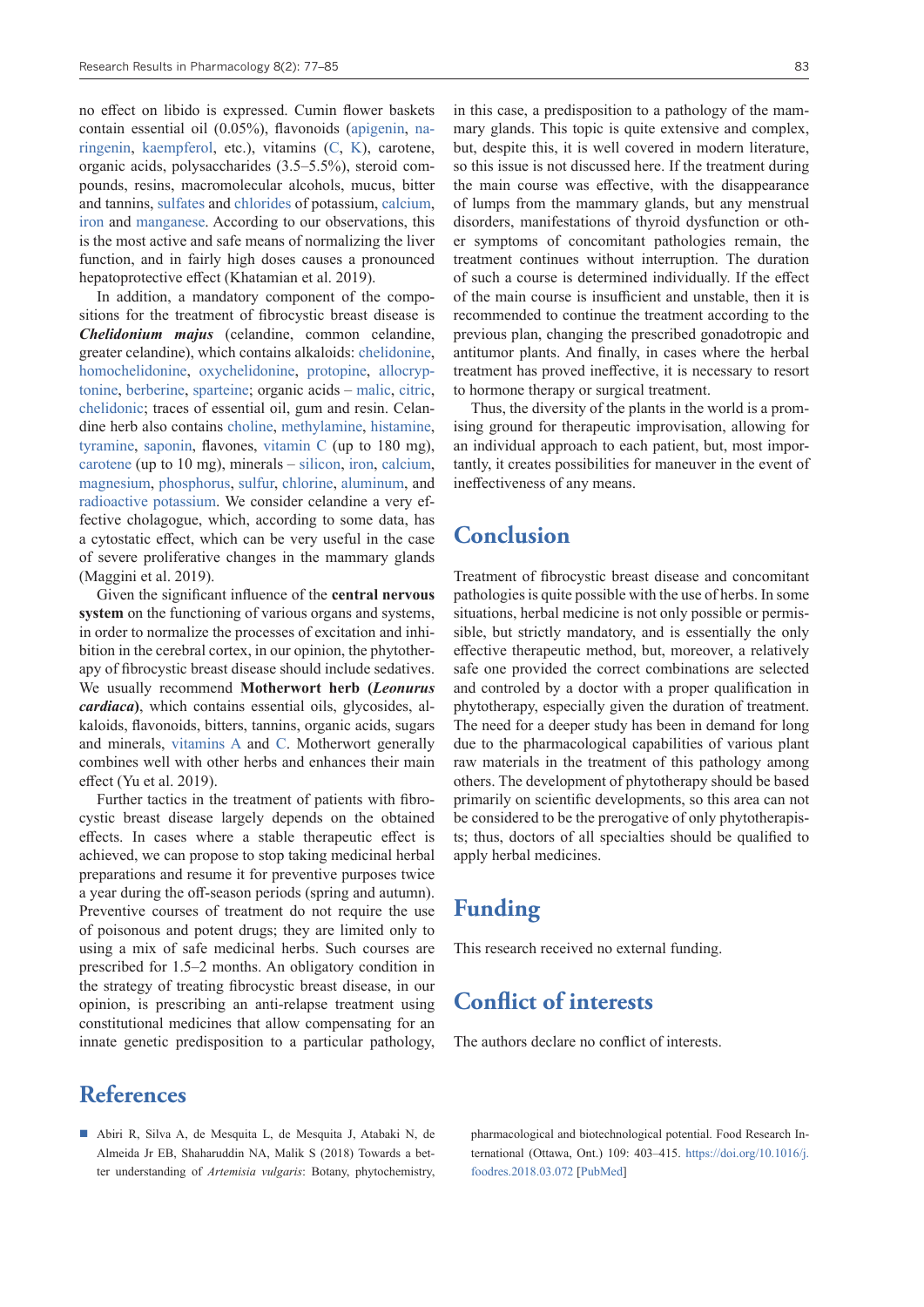- Adhikary S, Hoskin TL, Stallings-Mann ML, Arshad M, Frost MH, Winham SJ, Pena A, Lee DJ, Murphy LM, Rakoff M, Denison LA, Knutson KL, Radisky DC, Visscher DW, Degnim AC (2020) Cytotoxic T cell depletion with increasing epithelial abnormality in women with benign breast disease. Breast Cancer Research and Treatmen 180(1): 55–61. <https://doi.org/10.1007/s10549-019-05493-5> [PubMed] [PMC]
- Amraie E, Pouraboli I, Rajaei Z (2020) Neuroprotective effects of *Levisticum officinale* on LPS-induced spatial learning and memory impairments through neurotrophic, anti-inflammatory, and antioxidant properties. Food & Function 11(7): 6608–6621. [https://doi.](https://doi.org/10.1039/D0FO01030H) [org/10.1039/D0FO01030H](https://doi.org/10.1039/D0FO01030H) [PubMed]
- Appleton SM (2018) Premenstrual syndrome: evidence-based evaluation and treatment. Clinical Obstetrics and Gynecology 61(1): 52–61.<https://doi.org/10.1097/GRF.0000000000000339> [PubMed]
- Arentz S, Smith CA, Abbott J, Bensoussan A (2017) Nutritional supplements and herbal medicines for women with polycystic ovary syndrome; a systematic review and meta-analysis. BMC Complementary and Alternative Medicine 17(1): e500. [https://doi.](https://doi.org/10.1186/s12906-017-2011-x) [org/10.1186/s12906-017-2011-x](https://doi.org/10.1186/s12906-017-2011-x) [PubMed] [PMC]
- Chizzola R, Lohwasser U (2020) Diversity of secondary metabolites in roots from *Conium maculatum* L. Plants (Basel, Switzerland) 9(8): e939.<https://doi.org/10.3390/plants9080939> [PubMed] [PMC]
- Dresler S, Rutkowska E, Bednarek W, Stanisławski G, Kubrak T, Bogucka-Kocka A, Wojcik M (2017) Selected secondary metabolites in *Echium vulgare* L. populations from nonmetalliferous and metalliferous areas. Phytochemistry 133: 4–14. [https://doi.org/10.1016/j.](https://doi.org/10.1016/j.phytochem.2016.11.001) [phytochem.2016.11.001](https://doi.org/10.1016/j.phytochem.2016.11.001) [PubMed]
- Fernandez-Agullo A, Castro-Iglesias A, Freire MS, Gonzalez-Alvarez J (2019) Optimization of the extraction of bioactive compounds from walnut (*Juglans major 209* x *Juglans regia*) leaves: antioxidant capacity and phenolic profile. Antioxidants (Basel, Switzerland) 9(1): e18.<https://doi.org/10.3390/antiox9010018>[PubMed] [PMC]
- Godazandeh G, Ala S, Motlaq TM, Sahebnasagh A, Bazi A (2021) The comparison of the effect of flaxseed oil and vitamin E on mastalgia and nodularity of breast fibrocystic: a randomized double-blind clinical trial. Journal of Pharmaceutical Health Care and Sciences 7(1): e4. <https://doi.org/10.1186/s40780-020-00186-4>[PubMed] [PMC]
- Gonzalez-Brown V, Frey HA (2020) The hepatobiliary system: an overview of normal function and diagnostic testing in pregnancy. Clinical Obstetrics and Gynecology 63(1): 122–133. [https://doi.](https://doi.org/10.1097/GRF.0000000000000504) [org/10.1097/GRF.0000000000000504](https://doi.org/10.1097/GRF.0000000000000504) [PubMed]
- Gutiérrez Ortiz AL, Berti F, Navarini L, Crisafulli P, Colomban S, Forzato C (2018) Aqueous extracts of walnut (*Juglans regia* L.) leaves: quantitative analyses of hydroxycinnamic and chlorogenic acids. Journal of Chromatographic Science 56(8): 753–760. [https://](https://doi.org/10.1093/chromsci/bmy041) [doi.org/10.1093/chromsci/bmy041](https://doi.org/10.1093/chromsci/bmy041) [PubMed] [PMC]
- Hedayati N, Bemani Naeini M, Mohammadinejad A, Mohajeri SA (2019) Beneficial effects of celery (*Apium graveolens*) on metabolic syndrome: a review of the existing evidences. Phytotherapy Research 33(12): 3040–3053. <https://doi.org/10.1002/ptr.6492> [PubMed]
- Idiz C, Aysan E, Elmas L, Bahadori F, Idiz UO (2018) Effectiveness of *Anethum graveolens* L. on antioxidant status, thyroid function and histopathology. Acta Endocrinologica (Bucharest, Romania) 14(4): 447–452. <https://doi.org/10.4183/aeb.2018.447>[PubMed] [PMC]
- Kargozar R, Azizi H, Salari R (2017) A review of effective herbal medicines in controlling menopausal symptoms. Electronic Physician 9(11): 5826–5833.<https://doi.org/10.19082/5826> [PubMed] [PMC]
- Kerekes D, Visscher DW, Hoskin TL, Radisky DC, Brahmbhatt RD, Pena A, Frost MH, Arshad M, Stallings-Mann M, Winham SJ, Murphy L, Denison L, Carter JM, Knutson KL, Degnim AC (2018) CD56+ immune cell infiltration and MICA are decreased in breast lobules with fibrocystic changes. Breast Cancer Research and Treatment 167(3): 649–658. <https://doi.org/10.1007/s10549-017-4558-0> [PubMed] [PMC]
- Khan T, Ali M, Khan A, Nisar P, Jan SA, Afridi S, Shinwari ZK (2019) Anticancer plants: a review of the active phytochemicals, applications in animal models, and regulatory aspects. Biomolecules 10(1): e47. <https://doi.org/10.3390/biom10010047> [PubMed] [PMC]
- Khatamian N, Homayouni Tabrizi M, Ardalan P, Yadamani S, Darchini Maragheh A (2019) Synthesis of *Carum Carvi* essential oil nanoemulsion, the cytotoxic effect, and expression of caspase 3 gene. Journal of Food Biochemistry 43(8): e12956. [https://doi.](https://doi.org/10.1111/jfbc.12956) [org/10.1111/jfbc.12956](https://doi.org/10.1111/jfbc.12956) [PubMed]
- Khwairakpam AD, Damayenti YD, Deka A, Monisha J, Roy NK, Padmavathi G, Kunnumakkara AB (2018) *Acorus calamus*: a bio-reserve of medicinal values. Journal of Basic and Clinical Physiology and Pharmacology 29(2): 107–122. [https://doi.org/10.1515/jb](https://doi.org/10.1515/jbcpp-2016-0132)[cpp-2016-0132](https://doi.org/10.1515/jbcpp-2016-0132) [PubMed]
- Kowalski A, Okoye E (2021) Breast Cyst. StatPearls Publishing, Treasure Island, 114 pp. [PMC]
- Kubica P, Szopa A, Dominiak J, Luczkiewicz M, Ekiert H (2020) *Verbena officinalis* (Common Vervain) - a review on the investigations of this medicinally important plant species. Planta Medica 86(17): 1241–1257. <https://doi.org/10.1055/a-1232-5758> [PubMed]
- Kunicki M, Smolarczyk R (2021) Polycystic ovary syndrome and fibrocystic breast disease: an updated review. Hormone and Metabolic Research 53(4): 219–224.<https://doi.org/10.1055/a-1392-0938> [PubMed]
- Louro J, Roman M, Posso M, Comerma L, Vidal C, Saladie F, Alcantara R, Sanchez M, Quintana MJ, Del Riego J, Ferrer J, Penalva L, Bargallo X, Prieto M, Sala M, Castells X (2020) Differences in breast cancer risk after benign breast disease by type of screening diagnosis. Breast (Edinburgh, Scotland) 54: 343–348. [https://doi.](https://doi.org/10.1016/j.breast.2020.09.005) [org/10.1016/j.breast.2020.09.005](https://doi.org/10.1016/j.breast.2020.09.005) [PubMed] [PMC]
- Maggini V, Lombardi N, Crescioli G, Gallo E, Sivelli F, Gensini GF, Vannacci A, Firenzuoli F (2019) *Chelidonium majus*: relevant safety aspects of a hepatotoxic plant, trawling the web. Phytotherapy Research 33(9): 2465–2469.<https://doi.org/10.1002/ptr.6437> [PubMed]
- Malherbe K, Khan M, Fatima S (2021) Fibrocystic breast disease. StatPearls Publishing, Treasure Island, 211 pp. [PMC]
- Meng X, Tang GY, Liu PH, Zhao CJ, Liu Q, Li HB (2020) Antioxidant activity and hepatoprotective effect of 10 medicinal herbs on CCl4-induced liver injury in mice. World Journal of Gastroenterology 26(37): 5629–5645. <https://doi.org/10.3748/wjg.v26.i37.5629> [PubMed] [PMC]
- Mezzasalma V, Ganopoulos I, Galimberti A, Cornara L, Ferri E, Labra M (2017) Poisonous or non-poisonous plants? DNA-based tools and applications for accurate identification. International Journal of Legal Medicine 131(1): 1–19. [https://doi.org/10.1007/s00414-](https://doi.org/10.1007/s00414-016-1460-y) [016-1460-y](https://doi.org/10.1007/s00414-016-1460-y) [PubMed]
- Myers SP, Vigar V (2017) Effects of a standardised extract of *Trifolium pratense* (Promensil) at a dosage of 80 mg in the treatment of menopausal hot flushes: a systematic review and meta-analysis. Phytomedicine 24: 141–147. <https://doi.org/10.1016/j.phymed.2016.12.003> [PubMed]